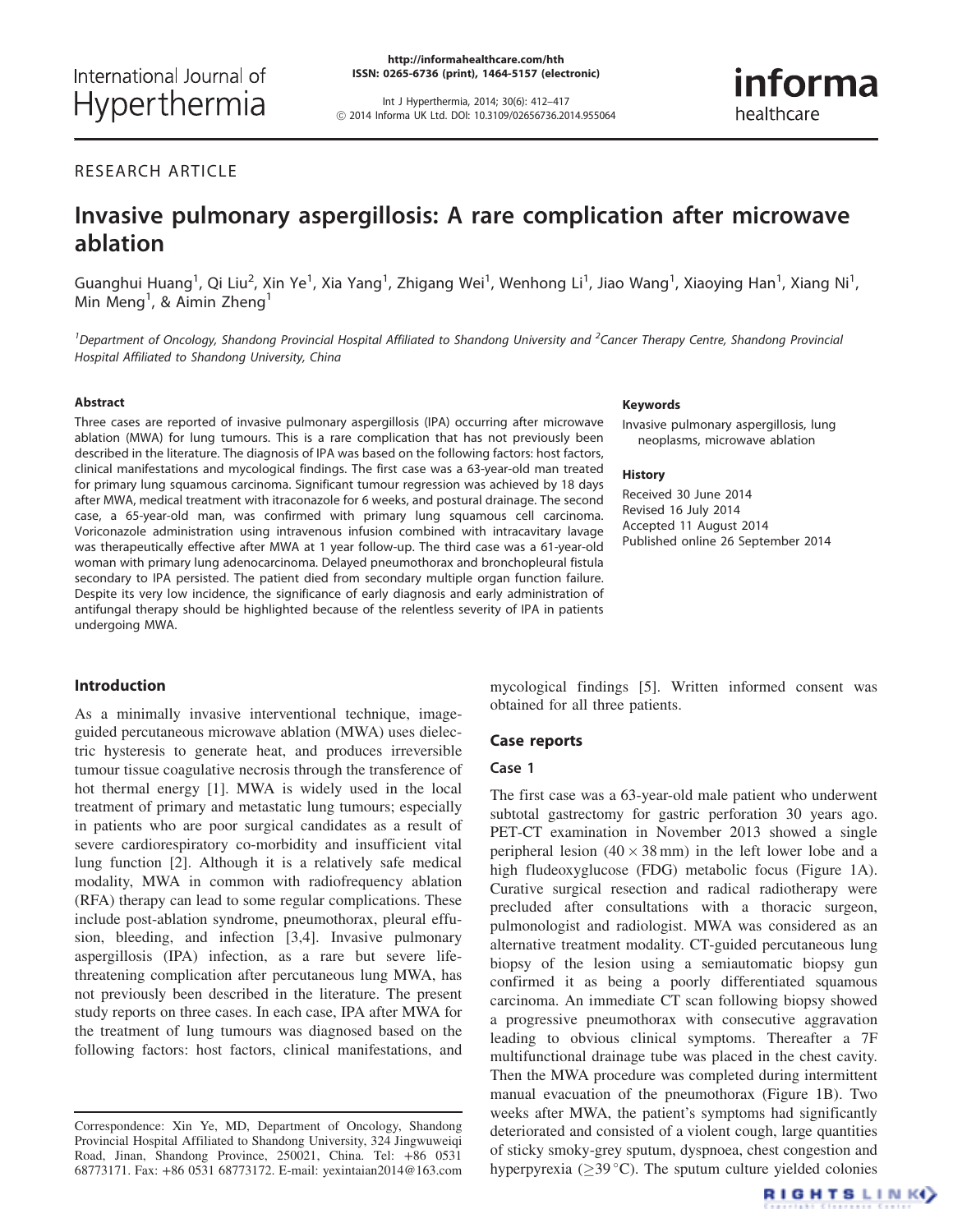<span id="page-1-0"></span>



Figure 1. (A) PET-CT image from case 1 showing a single peripheral lesion,  $40 \times 38$  mm, in the superior segment of the left lower lobe and with high FDG uptake before MWA. (B) CT scan showing a drainage tube placed in the pleural cavity and microwave antennas used for MWA. (C) At 10 days after tumour ablation, the ablated area,  $55 \times 50$  mm, displaying GGO and mild pleural effusion. (D) At 18 days after tumour ablation, the ablation zone has been replaced by a large thin-walled cavity containing a mass of irregular consolidation with an air crescent sign. (E) Macroscopic appearance of expectoration. (F) Photomicrograph of expectoration revealing numerous Aspergillus hyphae (×40, haematoxylin and eosin staining). (G) A contrastenhanced CT scan at 7 weeks after MWA showing a thin-walled cavity with a smooth lining and fistula formation between the cavity and left inferior lobar bronchus. (H) An enhanced CT follow-up scan at 6 months after MWA showing gradual involution of the cavity.

of Aspergillus fumigates. The serum levels of  $\beta$ -D-glucan  $(258.5 \,\text{pg/mL};$  normal range,  $\leq 100.5 \,\text{pg/mL}$  and galactomannan  $(5.22 \text{ pg/mL}$ ; normal range,  $\leq 0.8 \text{ pg/mL}$  were abnormally elevated. A sequence of non-contrast-enhanced CT scans revealed the evolution of cavitation from ground glass opacity (GGO) of the lesions (Figure 1C and D). There was also an 'air crescent sign' that appeared as irregular consolidations adhering to the cavity wall after MWA (Figure 1D). After this, initial intravenous and oral voriconazole were administered to the patient at a dose of 200 mg every 12 h for 6 weeks. When the patient was placed in a prone position he could cough up, easily and smoothly, a large volume of phlegm and his symptoms were gradually alleviated. Histopathological examination of the expectoration (Figure 1E) revealed aspergilloma containing numerous Aspergillus hyphae (Figure 1F). At about 7 weeks after MWA, an enhanced CT scan (Figure 1G), alleviative symptom presentation, and a lower serological level (galactomannan 1.246) indicated a good efficacy of antifungal drugs and postural drainage. At 6 months after MWA, enhanced followup CT showed favourable evolution of the lesion (Figure 1H), manifesting gradual shrinkage of the cavity.

# Case 2

The second patient was a 65-year-old man. In late March 2013, an enhanced CT scan displayed a peripheral neoplasma  $(36 \times 35 \text{ mm})$  in the right upper lobe [\(Figure 2A](#page-2-0)). Due to diminished pulmonary function and cardiac/cerebrovascular co-morbidity, the patient had refused any treatment modalities other than image-guided biopsy and MWA. In early April 2013 the patient received a simultaneous percutaneous lung biopsy and MWA ([Figure 2B](#page-2-0)). Histopathological analysis confirmed a highly differentiated squamous cell carcinoma. A real-time chest CT scan during the ablation procedure revealed a limited pneumothorax, which was tolerated and not progressive. Nevertheless, an aggravated pneumothorax was noted via an immediate chest CT scan after removal of the antennas. A 7F multifunctional tube was placed into the pleural cavity and used for continuous closed drainage for 5 days. At 3 days after the MWA, the patient underwent a nonenhanced follow-up CT scan to check for the presence of a minor pneumothorax and subcutaneous emphysema [\(Figure 2C\)](#page-2-0). At 3 weeks after MWA, the patient developed a sudden fever of 39.2 °C accompanied by shivering, drastic cough, grey filamentous phlegm and poor efficacy of antibiotic treatment. Dynamic CT scans depicted an atypical imageology involving the evolution of a flake of uneven and faveolate high-density shadow [\(Figure 2D\)](#page-2-0). Infection by A. fumigates was strongly suspected because of positive results from sputum smear, culturing and assay of serum  $\beta$ -D-glucan and galactomannan. From then on, intravenous voriconazole at a dose of 200 mg was administered every 12 h. At 6 weeks after MWA, the ablation zone presented an uneven thickwalled cavity with an irregular luminal surface, and contained an air–fluid level [\(Figure 2E\)](#page-2-0). A beaded consolidation was noticed in the cavity with the appearance of an air crescent sign suggestive of aspergilloma ([Figure 2E\)](#page-2-0). Percutaneous drainage was performed under CT guidance ([Figure 2F\)](#page-2-0) and positive results in sterile conditions from cultures of lavage fluid proved the presence of aspergillosis. The patient was continuously treated with itraconazole for 8 weeks, and attained a favourable therapeutic effect and a high quality of life during a 1-year follow-up period.

# Case 3

The third patient was a 61-year-old woman with a chronic hepatitis B infection for more than 2 years. In April 2013, enhanced whole-body CT and MRI scans revealed a peripheral neoplasm with a diameter of 35 mm adjacent to an oblique fissure in the left lower lobe ([Figure 3A](#page-2-0)). After consultations with a thoracic surgeon and radiologist, the patient refused surgery and radiation therapy and opted for a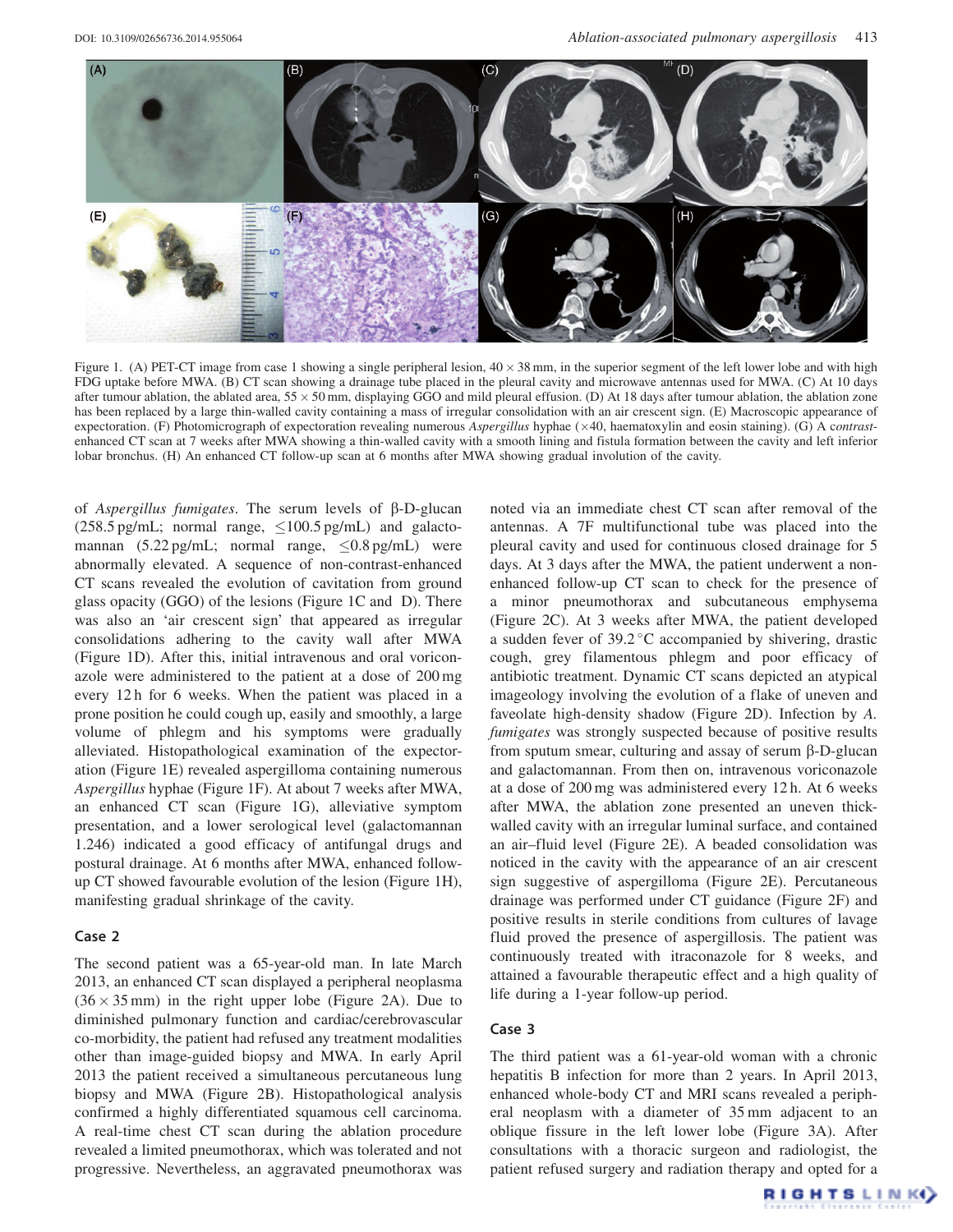<span id="page-2-0"></span>

Figure 2. (A) A CT image from case 2 showing an isolated peripheral lesion of  $36 \times 35$  mm located in the anterior segment of the right upper lobe. (B) MWA was performed with a mild pneumothorax. (C) A CT scan showing a minor pneumothorax and ipsilateral subcutaneous emphysema 3 days after MWA. (D) A CT scan depicting a flake of uneven and faveolate high-density shadow 3 weeks after MWA. (E) CT scan at 6 weeks after MWA showing an uneven thick-walled cavity with an irregular luminal surface, containing an air–fluid level and a beaded consolidation. (F) A drainage tube placed into the cavity under CT guidance.



Figure 3. (A) Enhanced CT and MRI scan from case 3 showing a peripheral neoplasma 35 mm in diameter adjacent to an oblique fissure in the left lower lobe. (B) MWA was performed at a power of 70 W for an accumulated total time of 12 min. (C) CT follow-up scan at 48 h after MWA showing a GGO-like reaction band around the lesion encompassing the entire tumour. (D) CT scan on day 10 after MWA showing the stable GGO ablation zone. (E) Enhanced CT scan at 32 days after MWA showing a larger pneumothorax and atelectasis. (F) Follow-up CT scan at 2 months after MWA showing the formation of a bronchopleural fistula within the MWA cavitation that abutted the visceral pleura.

minimally invasive medical modality, namely MWA. The patient underwent a percutaneous lung biopsy and the lesion was histopathologically confirmed as an adenocarcinoma. CT-guided MWA was simultaneously performed without any immediate visible complications (Figure 3B). A CT follow-up scan at 48 h after MWA showed a GGO-like reaction band around the lesion and encompassing the entire tumour (Figure 3C). The GGO in the ablation zone remained stable as depicted by a non-enhanced CT scan on day 10 (Figure 3D). At 15 days after MWA the patient's temperature had risen to  $39.4$  °C with poor efficacy of broad-spectrum antibiotics. A sudden sharp chest pain, leading to feelings of tightness in the chest occurred at 32 days after MWA. This was accompanied by shortness of breath, rapid heart rate, rapid breathing, cough and fatigue, indicating signs of a larger pneumothorax verified by a subsequent enhanced CT scan (Figure 3E). The positive results obtained from serial Aspergillus antigen, smear and culturing of the greyish-yellow phlegm revealed an A. fumigates infection. A chest tube was positioned to evacuate the air. Intravenous voriconazole every 12 h was

**RIGHTSLINKO**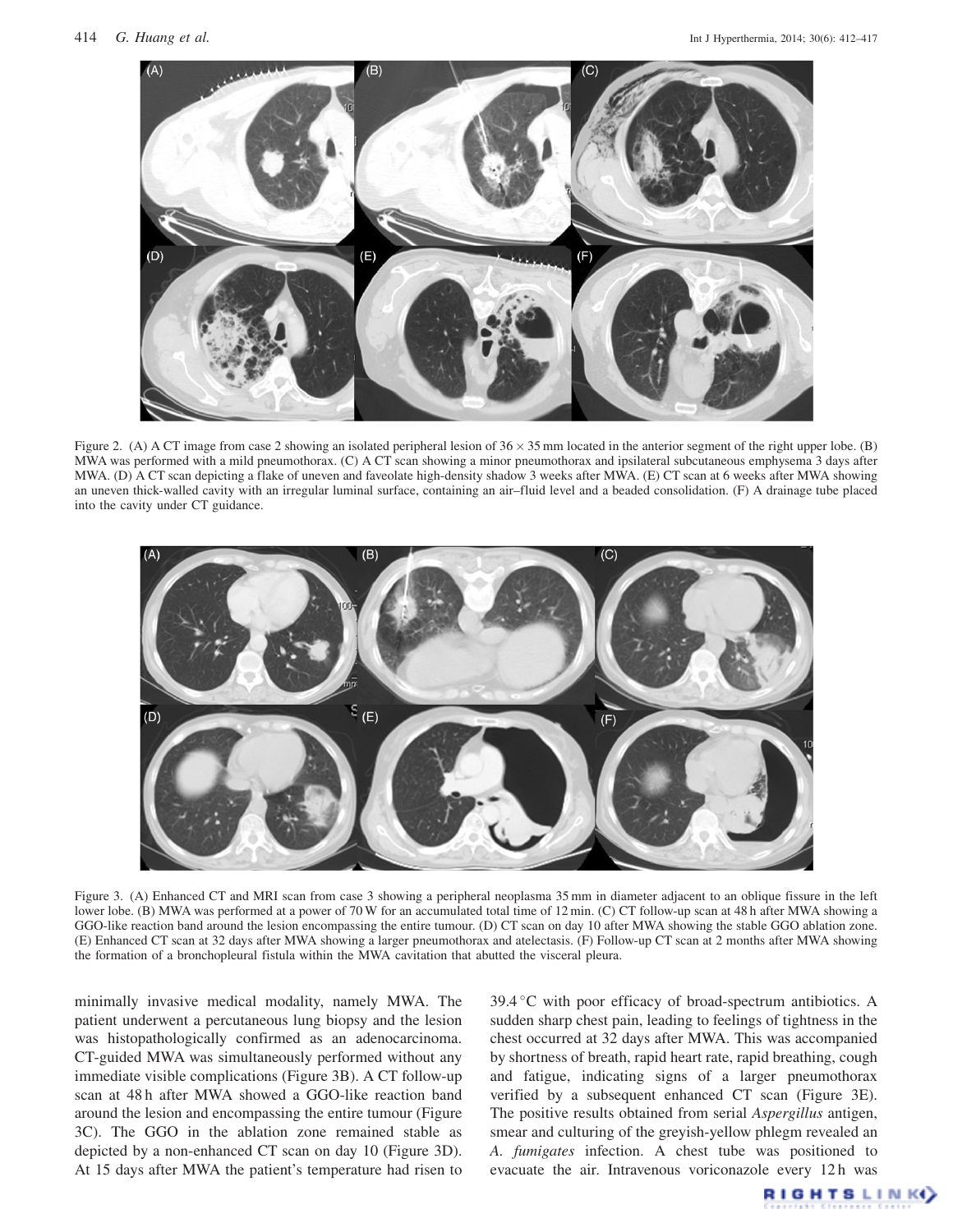<span id="page-3-0"></span>

administered at a dose of 200 mg. Follow-up CT showed the persistence of pneumothorax with no obvious improvement. This signified the formation of a bronchopleural fistula within the MWA cavitation that abutted the visceral pleura [\(Figure 3F\)](#page-2-0). Because of the uncontrollable IPA, subsequent critical multiple infections and intolerance to surgery, the patient died from secondary multiple organ function failure at 3 months after MWA.

# **Discussion**

In general, surgical resection provides the best chance of cure for patients with stage I disease [[6\]](#page-4-0). However, insufficient lung function and/or cardiac/cerebrovascular co-morbidity regarding cases 1 and 2 fulfilled the major exclusion criteria (FEV1  $\leq$ 50% or diffusing lung capacity for carbon monoxide (DLCO)  $\leq 50\%$ ) for lobectomy (Table 1) [[7\]](#page-4-0). RFA and stereotactic ablative radiotherapy (SABR) can also offer a clear survival benefit in medically inoperable patients with early stage non-small cell lung carcinoma [[7,8](#page-4-0)]. Not wishing to risk pneumonitis, common following SABR (2.1–12.5%) [\[8](#page-4-0)], the three patients in our study gave up treatment with SABR. As compared with RFA, MWA used in the lung neoplasma has some advantages, including higher and faster energy convection, a larger ablation zone and a lower heatsink effect [\[1](#page-4-0),[9\]](#page-4-0). In view of the merits of MWA, three of our patients received percutaneous MWA for the treatment of primary lung cancer (Table 2).

The ubiquitously aerosolising airborne Aspergillus conidia, inhaled at least several hundred times daily, is a species of saprophytic thermotolerant fungus that can survive and reproduce on organic debris [\[10](#page-4-0)]. A few subtypes of Aspergillus such as A. fumigates, A. flavus, A. niger and A. terreus can colonise predominantly in the lungs. They can also disseminate to virtually any organ in severely predisposed patients, and cause a spectrum of aspergilloses, classically defined as invasive, chronic saprophytic and allergic forms [\[11](#page-4-0),[12\]](#page-4-0). A. *fumigatus* is responsible for approximately 90% of human Aspergillus infections and is the most frequently recovered aetiological species from cases of invasive aspergillosis [[12,13](#page-4-0)]. In the present study, disease-producing A. fumigates were recovered from the three patients.

Based on the level of certainty for the diagnosis of IPA, clinical criteria for proven (definitive), probable, and possible infection mainly consist of three elements: host factors; clinical manifestations; and mycological findings [[5,13](#page-4-0)]. The relevant literature reports the risk of developing IPA among patients with positive culture results for Aspergillus species as 9% for those with underlying pulmonary diseases, 8% for those with solid-organ cancer, and 27% for those with malnutrition [\[13](#page-4-0)], which were categorised as of intermediate risk for IPA. Based on the criteria for defining cases of IPA [\[5](#page-4-0),[12,13](#page-4-0)], cases 1 and 2 were classified as proven (definitive) IPA, and case 3 as probable IPA ([Table 3\)](#page-4-0).

Aspergillus infection occurring after tumour ablation has only been reported in two previous studies. Hiraki et al. reported a case of pulmonary aspergilloma infection in a cavity formed after RFA [[14\]](#page-5-0), and Alberti et al. reported two cases of pulmonary aspergilloma secondary to cavitation after RFA [\[15](#page-5-0)]. The common features of the three cases above are summarised as follows.

- (1) They underwent percutaneous RFA procedures rather than MWA, from one to three times on account of recurrent or metastatic lesions.
- (2) Pulmonary aspergilloma was confirmed in all three cases by means of histological examination of the surgical or biopsy specimen. It was defined as a chronic saprophytic form of aspergillosis distinct from IPA [\[5](#page-4-0),[12\]](#page-4-0).
- (3) The Aspergillus infections in the three cases were all secondary to cavitation and occurred at 4–8 months after tumour ablation.

Table 1. Patient characteristics.

| Case<br>no. | Gender       | Age<br>(years) | Co-morbidity                                                 | Lung function<br>(FEV1, DLCO) | Smoking<br>index | Site of<br>tumour                   | Tumour<br>size (mm) | Lymph node<br>metastases | Distant<br>metastasis | Stage    |
|-------------|--------------|----------------|--------------------------------------------------------------|-------------------------------|------------------|-------------------------------------|---------------------|--------------------------|-----------------------|----------|
| 2           | Male<br>Male | 63<br>65       | COPD (emphysema)<br>COPD (emphysema),<br>cardiac/cerebro-    | 39.1%, 13.1%<br>44.2%, 66.7%  | 1350<br>1200     | Left lower lobe<br>Right upper lobe | 40<br>36            | no<br>no                 | no<br>no              | Ib<br>Ib |
| 3           | Female       | 61             | vascular disease<br>CHB (active phase),<br>mild malnutrition | 122.2%, 59.4%                 | None             | Left lower lobe                     | 35                  | no                       | no                    | Ib       |

Table 2. Ablation, microbiology and treatment characteristics for the three cases.

| Case<br>no.    | Number<br>of<br>antennas | Number<br>of ablation<br>sites | Total time<br>of ablation<br>(min) | Power<br>of ablation<br>$(\mathrm{W})$ | Aspergillus<br>species   | Co-infection                                            | Antifungal<br>drug | Adjuvant<br>therapy                          | Outcome     |
|----------------|--------------------------|--------------------------------|------------------------------------|----------------------------------------|--------------------------|---------------------------------------------------------|--------------------|----------------------------------------------|-------------|
|                | 2                        | 4                              | 15                                 | 70                                     | Aspergillus<br>fumigates | Acinetobacter<br>baumannii,<br>Staphylococcus<br>aureus | Voriconazole       | Postural drainage<br>Intracavitary<br>lavage | Cure, alive |
| $\overline{2}$ | $\mathfrak{D}$           |                                | 14                                 | 70                                     | Aspergillus<br>fumigates | None                                                    | Voriconazole       | Intracavitary lavage                         | Cure, alive |
| 3              | 2                        | 3                              | 12                                 | 70                                     | Aspergillus<br>fumigates | Klebsiella<br>pneumoniae                                | Voriconazole       | Closed drainage<br>of pleural cavity         | Death       |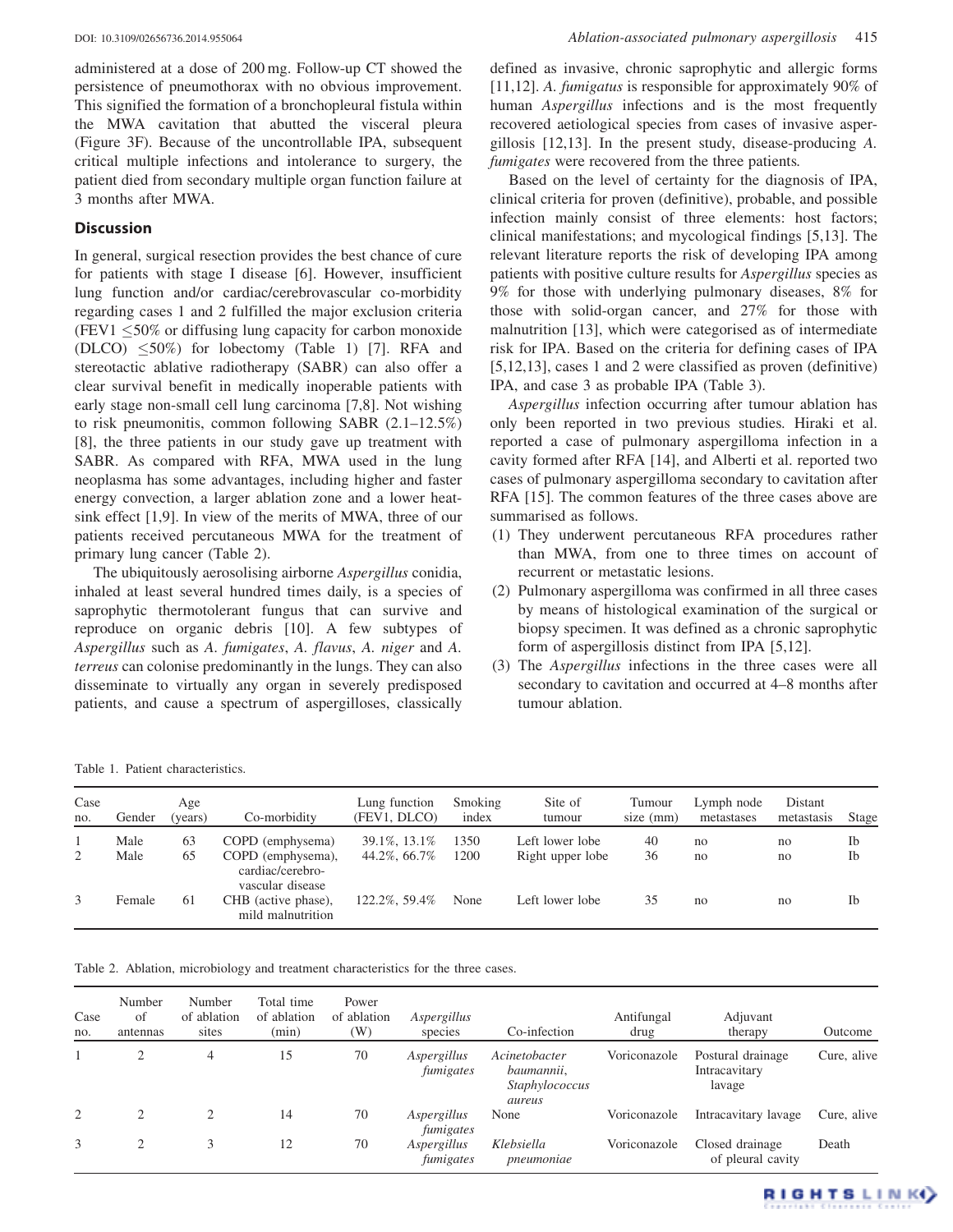<span id="page-4-0"></span>Table 3. Level of certainty for the diagnosis of IPA for the three cases.

| Case<br>no.    | Host factors                                                 | Clinical manifestations (imageology)                                                      | Mycological positive findings<br>(Aspergillus fumigates) | Serological<br>$\beta$ -D-glucan,<br>galactomannan | Certainty<br>of IPA |
|----------------|--------------------------------------------------------------|-------------------------------------------------------------------------------------------|----------------------------------------------------------|----------------------------------------------------|---------------------|
| $\overline{1}$ | Primary lung cancer,<br>COPD (emphysema)                     | Thin-walled cavity within an area of<br>irregular consolidation (an air<br>crescent sign) | Histopathological examination of the<br>expectoration    | Positive                                           | Definitive          |
| 2              | Primary lung cancer,<br>COPD (emphysema)                     | Uneven thick-walled cavity within an<br>area of beaded consolidations                     | Cavity lavage fluid cultures in sterile<br>conditions    | Positive                                           | Definitive          |
| 3              | Primary lung cancer,<br>chronic hepatitis B,<br>malnutrition | Delayed pneumothorax, a broncho-<br>pleural fistula, pleural effusion and<br>atelectasis  | More than twice from sputum smears<br>and cultures       | Positive                                           | Probable            |

(4) An air crescent sign, which occurred in two cases, is a typical radiological sign of pulmonary aspergilloma, but the appearance of the CT image in the third case was atypical, assuming a thickening of the cavity.

Incidence of IPA after MWA has not previously been reported. In our experience of 591 procedures, a total of three cases conformed to the diagnostic criteria, an incidence of 0.5%. These three cases had the following common characteristics.

- (1) Aspergillus infections took place before cavity formation. Perhaps the organic tissue in the coagulative necrosis after MWA provided a good medium for colonisation, growth, and reproduction of inhaled Aspergillus conidia.
- (2) Sudden high fever, fatigue and obvious symptoms of lower respiratory tract occurred in every case following short-term stability.
- (3) IPA in the three cases tended to occur 2–4 weeks after MWA accompanied by grey filamentous phlegm.
- (4) Laboratory tests revealed highly positive  $\beta$ -D-glucan and galactomannan.
- (5) IPA that occurred after MWA was likely to result in secondary bacterial infection (Cases 1 and 3; [Table 2](#page-3-0)).

In addition, all the three cases in our present study underwent MWA with the application of double antennas at 2–4 sites for the purpose of cure, which may have enlarged the necrotic scope of ablation and facilitated the occurrence of aspergillosis. The substantial progress in thermal modelling and temperature distribution of MWA to provide 3D temperature information [\[16](#page-5-0),[17](#page-5-0)] may be useful for predicting the temperature field and appropriate ablation area to reduce the incidence of fungal infection and other complications.

IPA will usually progress to relentless lethal pneumonia without adequate therapy, which can further disseminate to the central nervous system or extend to contiguous intrathoracic structures [12]. A progressive necrotising pneumonia caused by IPA in case 3 resulted in intractable delayed pneumothorax, bronchopleural fistula and co-infection, and was the cause of death. It is recommended that in most patients with strongly suspected invasive aspergillosis there is early initiation of antifungal therapy using intravenous or oral voriconazole as the primary treatment. This should be continued for a minimum of 6–12 weeks [12]. Voriconazole at a dose of 200 mg every 12 h was administered to cases 1 and 2 for 6 weeks and 8 weeks, respectively ([Table 2\)](#page-3-0), in combination with postural drainage (case 1) and intracavitary lavage (case 2). Follow-up of case 1 at 6 months and case 2 at 1 year indicated recovery from IPA after MWA.

Our three cases were confirmed with IPA secondary to MWA, which is a rare but life-threatening complication. Hospitalisations for the three cases cost substantially more than for other cases. Stays in hospital were lengthy and one of the cases died.

## Declaration of interest

Guanghui Huang and Qi Liu contributed equally to the article. The authors report no conflicts of interest. The authors alone are responsible for the content and writing of the paper.

### References

- 1. Lubner MG, Brace CL, Hinshaw JL, Lee Jr FT. Microwave tumor ablation: Mechanism of action, clinical results and devices. J Vasc Interv Radiol 2010;21:S192–203.
- 2. Pereira PL, Salvatore M. Standards of practice: Guidelines for thermal ablation of primary and secondary lung tumors. Cardiovasc Intervent Radiol 2012;35:247–54.
- 3. Carrafiello G, Mangini M, Fontana F, Di Massa A, Ierardi AM, Cotta E, et al. Complications of microwave and radiofrequency lung ablation: Personal experience and review of the literature. Radiol Med 2012;117:201–13.
- 4. Zheng A, Wang X, Yang X, Wang W, Huang G, Gai Y, et al. Major complications after lung microwave ablation: A single-center experience on 204 sessions. Ann Thorac Surg 2014;98:243–8.
- 5. Ascioglu S, Rex JH, de Pauw B, Bennett JE, Bille J, Crokaert F, et al. Defining opportunistic invasive fungal infections in immunocompromised patients with cancer and hematopoietic stem cell transplants: An international consensus. Clin Infect Dis 2002;34: 7–14.
- 6. Van Schil PE, Hendriks JM, Hertoghs M, Lauwers P, Choong C. Current surgical treatment of non-small-cell lung cancer. Expert Rev Anticancer Ther 2011;11:1577–85.
- 7. Shirvani SM, Jiang J, Chang JY, Welsh JW, Gomez DR, Swisher S, et al. Comparative effectiveness of 5 treatment strategies for earlystage non-small cell lung cancer in the elderly. Int J Radiat Oncol Biol Phys 2012;84:1060–70.
- 8. Bilal H, Mahmood S, Rajashanker B, Shah R. Is radiofrequency ablation more effective than stereotactic ablative radiotherapy in patients with early stage medically inoperable non-small cell lung cancer? Interact Cardiovasc Thorac Surg 2012;15:258–65.
- 9. Haemmerich D, Laeseke PF. Thermal tumour ablation: Devices, clinical applications and future directions. Int J Hyperthermia 2005; 21:755–60.
- 10. Goodley JM, Clayton YM, Hay RJ. Environmental sampling for aspergilli during building construction on a hospital site. J Hosp Infect 1994;26:27–35.
- 11. Latgé JP. Aspergillus fumigatus and aspergillosis. Clin Microbiol Rev 1999;12:310–50.
- 12. Walsh TJ, Anaissie EJ, Denning DW, Herbrecht R, Kontoyiannis DP, Marr KA, et al. Treatment of aspergillosis: Clinical practice guidelines of the Infectious Diseases Society of America. Clin Infect Dis 2008;46:327–60.
- 13. Perfect JR1, Cox GM, Lee JY, Kauffman CA, de Repentigny L, Chapman SW, et al. The impact of culture isolation of Aspergillus